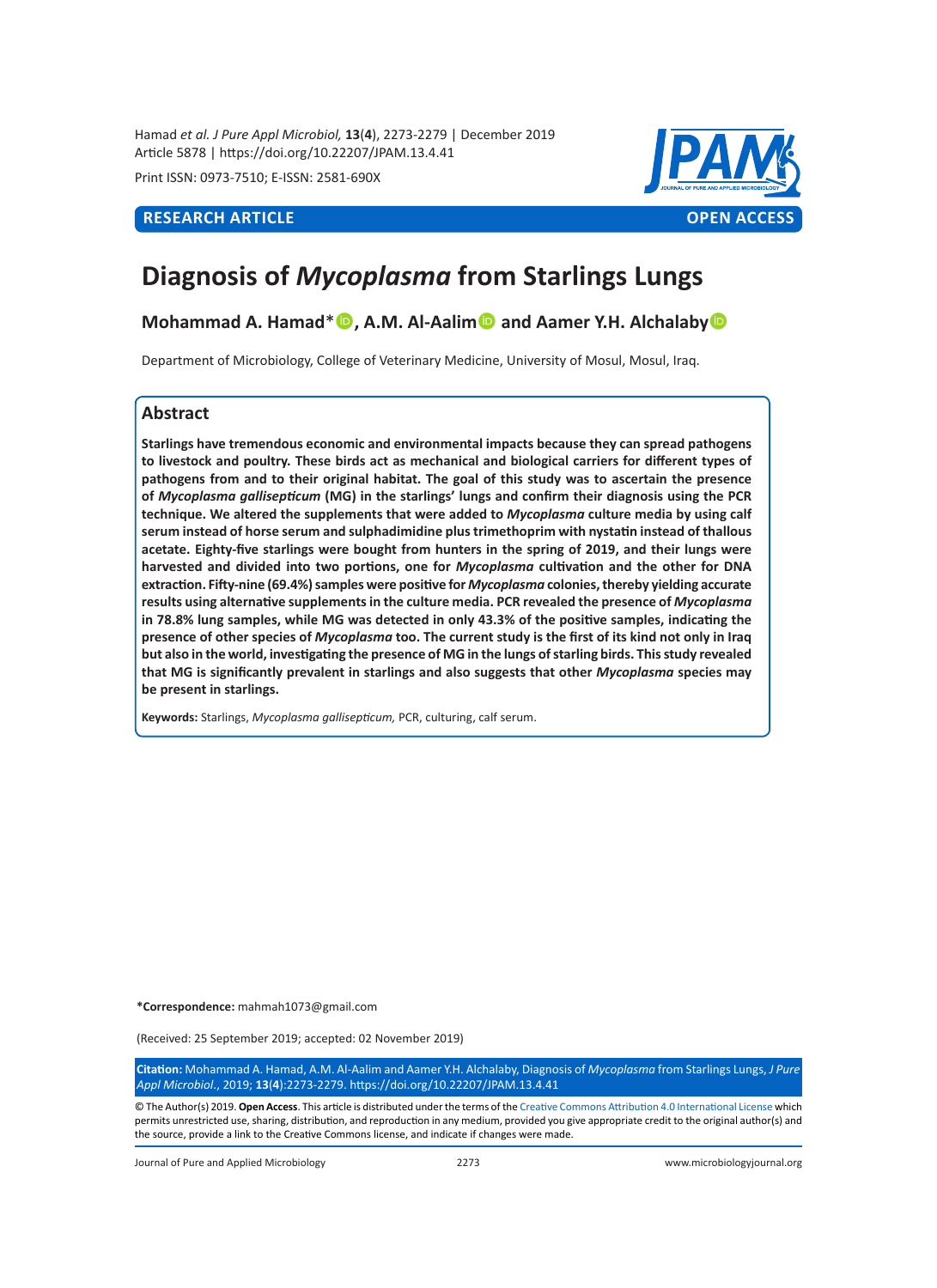#### **INTRODUCTION**

Starlings (*Sturnus vulgaris* Linnaeus) are migratory birds that visit our country every spring from Europe and Central Asia. These birds migrate in large swarms and at the end of spring, return to their original habitats. As a result of this annual migration, these birds serve as mechanical and biological carriers for different types of pathogens from and to their original habitat $1-2$ . During this long migration, they pass through many countries and therefore, have a prominent role in transporting pollutants and microorganisms from and to these countries. There are local and international studies attributing the transmission of various microorganisms such as bacteria, viruses, and others, to these birds $1,3-8$ .

Starlings have considerable economic and the environmental effects because they can spread pathogens to livestock and poultry by contaminating the fodder while invading fields to obtain food<sup>1,6-7,9</sup>, as well as polluting drinking water meant for livestock. These birds were placed in the Invasive Species Specialist Group's list of "100 of the World's Worst" biological invaders $^{10}$ .

*Mycoplasma* is a microorganism that causes many diseases in animals, such as infections of the respiratory system and joints, abortion, and mastitis. The economically important mycoplasmas in birds and poultry are *Mycoplasma gallisepticum*, *M. synoviae*, *M. meleagridis*, and other less important species like *M. iowae*, *M. anatis*, *M. cloacae,* and *M. gallinarum*11-12. *M. gallisepticum* causes chronic respiratory disease (CRD) in chickens (mainly in broiler chickens) and infectious sinusitis in turkeys<sup>12-13</sup>. Although CRD is a moderate respiratory disease, it becomes severe due to infections by synchronous pathogens. The disease is characterized by sneezing, coughing, rales, and nasal influx, and has a high morbidity and low mortality. Infectious sinusitis in turkeys is manifested by a swollen face and tacky exudate in the infraorbital sinuses<sup>12-13</sup>. *M. synoviae* is the causative agent of infectious synovitis in chickens and turkeys. The disease is a moderate respiratory disease, manifested by synovitis in chickens at 4-6 weeks of age and in turkeys at 10-12 weeks of age, bulging of the footpads and hocks, yellowish viscous exudate in the bursa (a fluid-filled sac) of the keel and hock and wing joints, and air sacculitis in case of concurrent infection with IB virus $12-13$ . The aim of this study was to detect the presence of *Mycoplasma* species, mainly *M. gallisepticum*, in the lungs of starlings to report if these birds play a role in the transmission of these pathogens to chickens and turkeys.

#### **MATERIALS AND METHODS Samples**

Eighty-five apparently healthy starling birds were bought from hunters in Mosul city in the spring of 2019. Their lungs were harvested under aseptic conditions and divided into two portions, one for *Mycoplasma* culture and the other for DNA extraction.

#### **Culture Media preparation**

The liquid and solid media were prepared using brain heart infusion (BHI) broth as a base to which agar agar was added for the solidification of liquid media. After autoclaving the media, the following supplements were added: yeast extract (10%), calf serum (20%) (14-16), 3 mL of penicillin (100,000 IU/mL) for inhibiting grampositive bacteria, and 3 mL of sulphadimidine 20% + trimethoprim 4% and nystatin for inhibiting the growth of gram-negative bacteria and fungi, respectively (instead of thallous acetate). **Bacterial isolation**

A third of the lung was placed in BHI broth and incubated at 37°C for 7 days within a candle jar (17). Next, 0.1 mL of each broth sample was spread on BHI agar plates and incubated under the same conditions for 14 days $12,17-18$ . Each solid plate was examined under a dissecting microscope to detect colonies with a fried egg appearance. Post examination, the *Mycoplasma* colonies were cultivated in BHI broth and stored at -20°C for subsequent DNA extraction<sup>12,16</sup>.

#### **DNA extraction**

DNA extraction was performed from both, lung tissue and *Mycoplasma* colonies (19- 22). *Mycoplasma* genomic DNA was extracted from lung tissue and *Mycoplasma* colonies using the gSYNC™ Geneaid kit (Korea) following the manufacturer's instructions. PCR was used to detect the polymorphisms of the 16S rRNA gene using forward and reverse primers. To extract DNA from *Mycoplasma* colonies, the frozen BHI broths were thawed at room temperature and centrifuged at 2500  $g$  for 30 min<sup>16</sup>, after which 100µL was taken from the sediment and subjected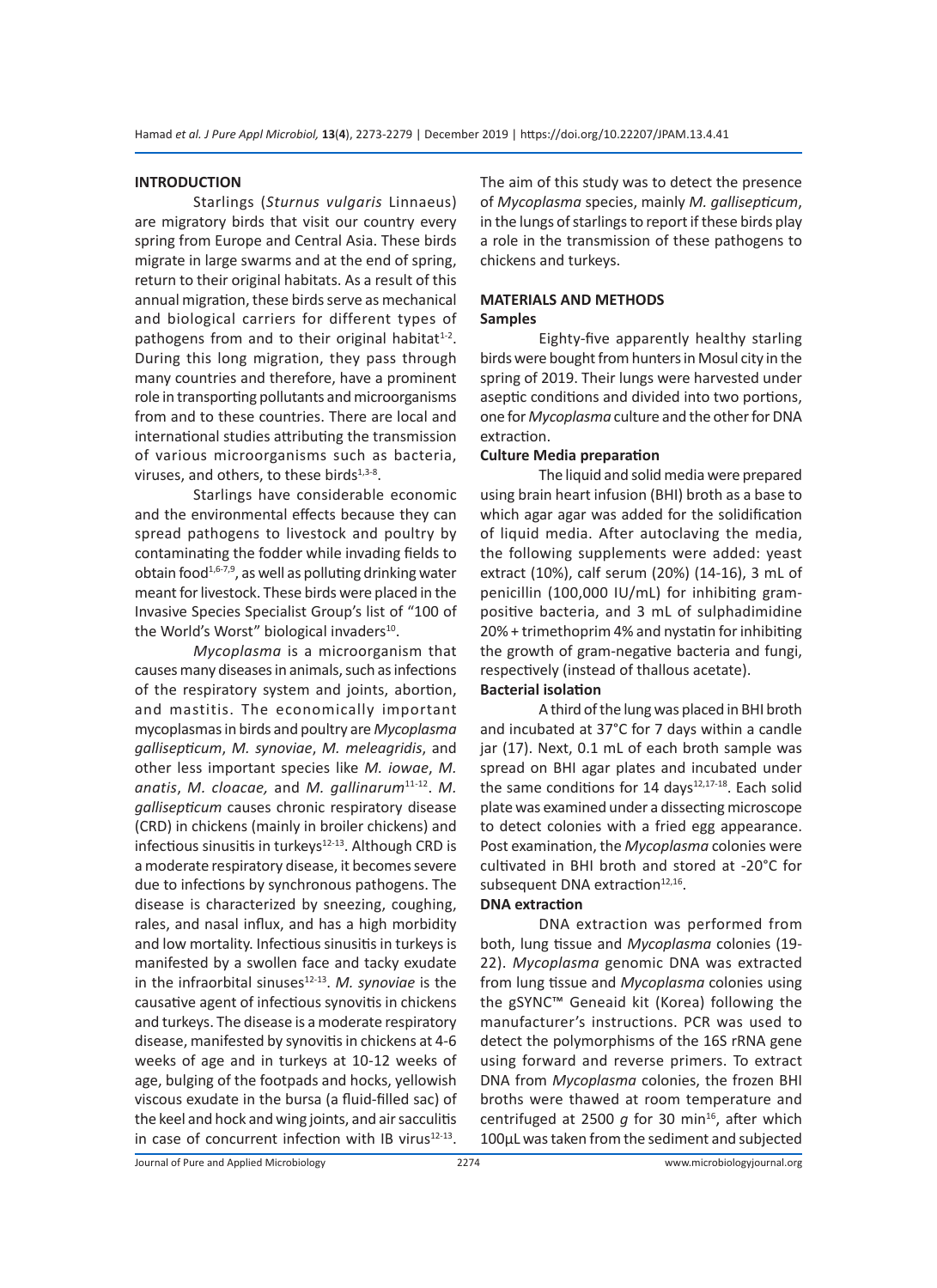to the same procedure used for extraction of DNA from lung tissue $24-26$ .

#### **DNA Amplification**

Two coupled PCR primers were used (Table 1) that included genus-specific (Universal) and species-specific primers for the detection of genus *Mycoplasma* and *M. gallisepticum*27-28. Primers were synthesized by Bioneer Co. (Korea). The specificity of each PCR primer couple was confirmed using avian *Mycoplasma* strains.

PCR was performed using a total volume of 25µL comprising: 5µL of extracted DNA, 1µL of reverse and forward primer each,  $2\mu L$  of MgCl<sub>2</sub>, 6µL ddD.W., and 10µL of 2.5׳ Mastermix solution (ready to use).

Thermocycler programs are mentioned in the Tables 2. Electrophoresis was performed using 10µL of the reaction solution on a 2% agarose gel with 0.8µL of ethidium bromide stain solution (10





**Fig. 1-3.** Mycoplasmas colonies under dissecting and 10x light microscopes.

**Table 1.** Primers used to detect genus and Species of *Mycoplasma gallisepticum strain*

| Primer                      |          | Sequence (5'-3') Product            |  |
|-----------------------------|----------|-------------------------------------|--|
| Detection<br>of Genus       | MYCO.-F  | GGG-AGC-AAA-CAC-GAT-AGA-TAC-CCT     |  |
| Mycoplasma                  | MYCO.-R  | TGC-ACC-ATC-TGT-CAC-TCT-GTT-ACC-CTC |  |
| Detection of                | GALLI.-F | GAG-CTA-ATC-TGT-AAA-GTT-GGT-C       |  |
| species M.<br>qallisepticum | GALLI.-R | GCT-TCC-TTG-GGG-TTA-GCA-AC          |  |

| Table 2. PCR thermocycler program for detection of Genus Mycoplasma and species M. gallisepticum |  |  |  |
|--------------------------------------------------------------------------------------------------|--|--|--|
|--------------------------------------------------------------------------------------------------|--|--|--|

| Cycle | Temp. <sup>o</sup> C for<br>Mycoplasma | Temp. °C for <i>M.</i><br>qallisepticum | Time             | Stage                    |  |
|-------|----------------------------------------|-----------------------------------------|------------------|--------------------------|--|
| 1     | 95                                     | 95                                      | 5 <sub>min</sub> | Initial DNA denaturation |  |
|       | 95                                     | 95                                      | 20sec.           | DNA denaturation         |  |
| 30    | 59                                     | 53                                      | 30sec.           | Primer annealing         |  |
|       | 72                                     | 72                                      | 30sec.           | Primer extension         |  |
| 1     | 72                                     | 72                                      | 5min.            | Final extension          |  |
| 1     | 4                                      | 4                                       | $\mathcal{U}$    | Cooling                  |  |

Journal of Pure and Applied Microbiology 2275 www.microbiologyjournal.org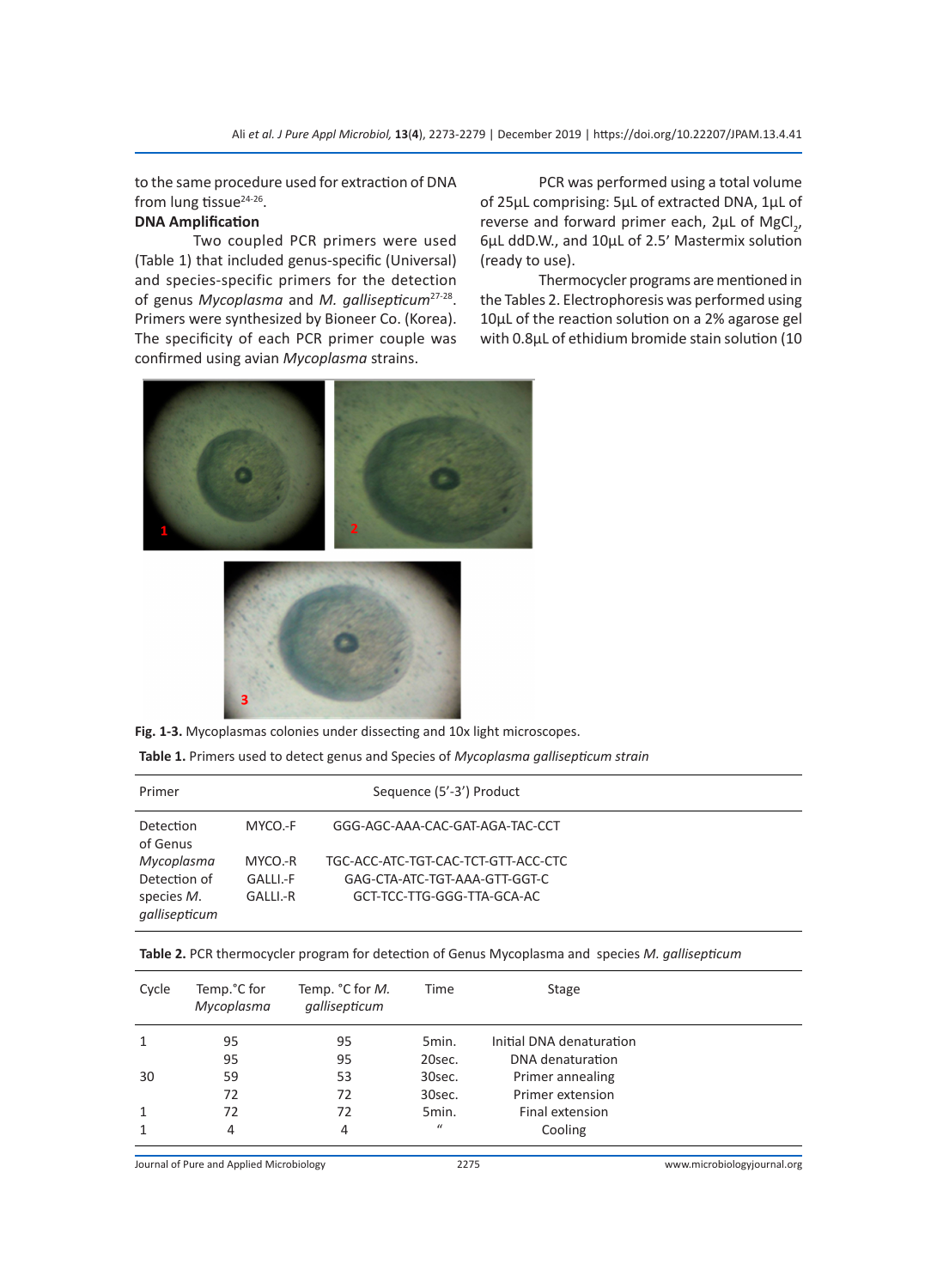mg/mL). DNA bands were detected at 245-312 nm using a UV transilluminator (Biometra, Germany).

#### **RESULTS**

All 85 samples were cultivated in modified culture media to detect *Mycoplasma* colonies. Fifty-nine (69.4%) samples were positive for observable Mycoplasma colonies (Table 3, Fig. 1-3). Organisms from all fifty-nine BHI broths (positive for *Mycoplasma* colonies) belonged to the *Mycoplasma* genus, according to the PCR results (Fig. 4), while 24 of these 59 samples (40.7%) were identified as *M. gallisepticum* (Fig. 5).

#### **Lung samples**

According to the PCR results, sixtyseven samples represented organisms from the

**Table 3.** Results of culturing of starlings lungs

| Samples | No. | Mycoplasma | %    |
|---------|-----|------------|------|
| Lungs   | 85  | 59         | 69.4 |

*Mycoplasma* genus (78.8%), and among these, 29 samples were *M. gallisepticum* (43.3%) (Table 4).

#### **DISCUSSION**

Starlings are migratory birds that play a major role in spreading infectious agents from one region to another. They are responsible for the transmission of infectious microorganisms in livestock and poultry farms via contamination of feed, causing economic losses (4, 29-31). The goal of the present study was to detect the presence of *Mycoplasma*, mainly, *Mycoplasma gallisepticum*, in the lungs of starlings*.*

Culture media isolation revealed that *Mycoplasma* was present in 69.4% of the starlings. This is a high rate of isolation for these organisms, which makes these birds significant carriers for *Mycoplasma* species.

The rate of detection of *Mycoplasma* directly from the lungs as per PCR results (87.8%) was higher than the detection rate via culturing technique, suggesting that the detection and

**Table 4.** Presence of Mycoplasma in starlings lungs according to PCR results

|    |    |      | No. Lungs Mycoplasma % M. gallisepticum % | %                    |
|----|----|------|-------------------------------------------|----------------------|
| 85 | 67 | 78.8 | 29                                        | $43.3^*$ $34.1^{**}$ |

\* Rate of *M. gallisepticum* from the positive Mycoplasmal samples

\*\* Rate of *M. gallisepticum* from the total lungs samples





M: Marker, (1 – 5): Positive samples for genus *Mycoplasma* at 285 bp. molecular weight, +ve: Positive control for genus *Mycoplasma*, -ve: Negative control for genus *Mycoplasma*.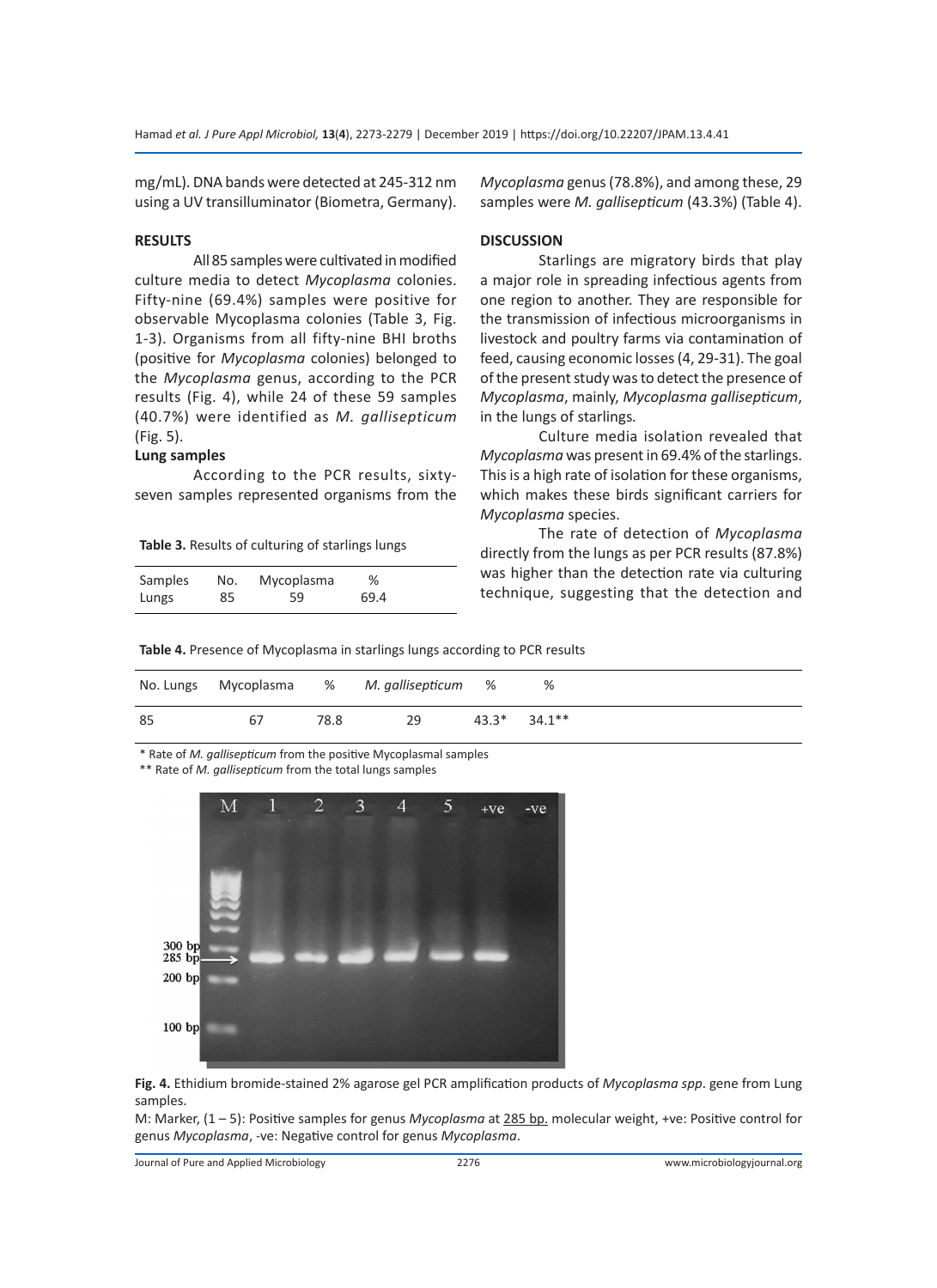

**Fig. 5.** Ethidium bromide-stained 2% agarose gel PCR amplification products of *M. gallisepticum* gene from Lung samples.

M: Marker, Samples (1–4): Positive samples for *M. gallisepticum* at 580 bp. molecular weight, +ve: Positive control for *M. gallisepticum*, -ve: Negative control for *M. gallisepticum*.

diagnosis of *Mycoplasma* species may be carried out directly from the tissues, especially lungs, without the need for culturing techniques, which take at least 14 days, thus reducing the time needed for the diagnosis of *Mycoplasma* infections<sup>16,20,22</sup>.

The current study used sulphadimidine– trimethoprim plus nystatin for the first time instead of thallous acetate as an inhibitor for the growth of gram-negative bacteria and fungi, and it provided excellent results for isolation without contamination. Also, this study is one of the few studies $14-16$  to use calf serum instead of horse serum, providing ideal conditions and results for the cultivation of *Mycoplasma*. This could point towards a new trend in *Mycoplasma* research where researchers abandon the use of horse serum and use alternatives such as calf serum.

*M. gallisepticum* represented 43.3% of the total *Mycoplasma* spp. detected by the PCR technique (Table 4), which represents a high prevalence of this organism. This result reveals that the other *Mycoplasma* spp. (56.7%) are also present in the starlings' lungs, which may include one or more of the following: *M. synoviae*, *M. meleagridis, M. iowae, M. anatis, M. cloacae,* and *M. gallinarum*12.

The rate of directly detecting of *M. gallisepticum* from lungs by using PCR is higher than the rate of detecting by culturing; this indicates the possibility of diagnosing these bacteria from tissues directly without the culturing

of samples, which involves long periods of time for the cultivation of *Mycoplasma* (at least 14 days).

References to the isolation or detection of *M. gallisepticum* from lungs of starling birds are nonexistent, though there are reports about other *Mycoplasma* species in starlings, like *M. sturni*, which was isolated from the conjunctiva of European starlings<sup>32-33</sup>. Most scientific articles mention the isolation and diagnosis of *M. gallisepticum* from finches and other species of birds (34-39), making this study the first to have detected and isolated *M. gallisepticum* from starlings in general and from their lungs in particular.

In conclusion, the results of this study elucidate a high presence of *M. gallisepticum* in the lungs of starlings, and this may be the only study that confirms the presence of these bacteria in the lungs of these birds. It also proves the possibility of using alternative supplements to be added to the culture media for *Mycoplasma,* in terms of alternate serum and antimicrobial types. Further, the current study has demonstrated the possibility of diagnosing *Mycoplasma* directly from tissues without the need for culturing.

#### **ACKNOWLEDGMENT**

The authors would like to thank college of the Veterinary Medicines/ University of Mosul, Iraq for their support. The Authors are also grateful to Dr. Omar Hashim Sheet for his sincere efforts.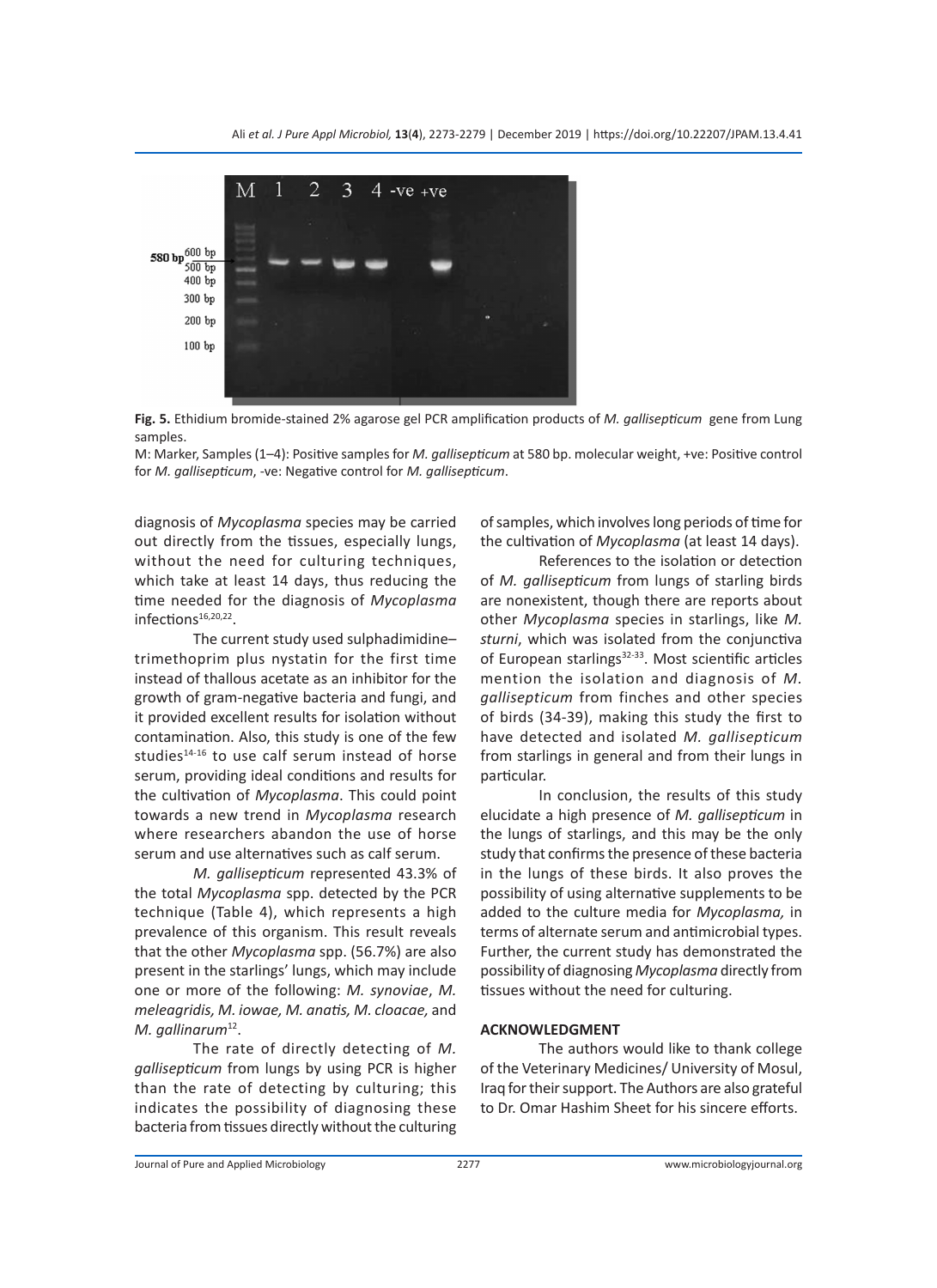#### **CONFLICT OF INTEREST**

The authors declare that there is no conflict of interest.

#### **AUTHORS' CONTRIBUTION**

All authors listed have made a substantial, direct and intellectual contribution to the work, and approved it for publication.

#### **FUNDING**

None.

#### **DATA AVAILABILITY**

All datasets created or investigated during this study are involved in the manuscript and/or the Supplementary Files.

#### **ETHICS STATEMENT**

This article does not contain any studies with human participants or animals performed by any of the authors.

#### **REFERENCES**

- 1. Homan HJ, Johnson RJ, Thiele JR, and Linz GM. European Starlings. WDM Technical Series. U.S. Department of Agriculture Animal & Plant Health Inspection Service Wildlife Services. Electronic version, 2017; 1-26.
- 2. Linz, G., R. Johnson, and J. Thiele. European starlings. pp. 311-332. In: W.C. Pitt, J.C. Beasley, and G.W Witmer, editors. Ecology and Management of terrestrial vertebrate invasive species in the United States. CRC Press, Boca Raton, FL, 2018. https://doi. org/10.1201/9781315157078-15
- 3. Summers RW, Pritchard, GC, Brookes HBL. The Possible role of starlings in the spread of TGE in pigs. *Bird Control Seminars Proceedings,* 1983; Paper 256.
- 4. Gaukler SM, Homan HJ, Dyer NW, Linz GM, and Bleier WJ. Pathogenic diseases and movements of wintering European starlings using feedlots in Central Kansas. Proc 23rd Verteb Pest Conf, 2008; 280-282. https:// doi.org/10.5070/V423110659
- 5. Daniels MJ, Hutchings MR and Greig A. The risk of disease transmission to livestock posed by contamination of farm stored feed by wildlife excreta. *Epidemiol Infect.*, 2010; **130**(3): 561-568. https://doi. org/10.1017/S0950268803008483
- 6. Carlson JC, Engeman RM, Hyatt DR, Gilliland RL, Deliberto TJ, Clark L, Bodenchuk MJ, and Linz GM,. Efficacy of European starling control to reduce *Salmonella enterica* contamination in a concentrated animal feeding operation in the Texas panhandle. *BMC Veterinary Research*, 2011a; **7**(9): 2-10. https://doi. org/10.1186/1746-6148-7-9
- 7. Carlson JC, Franklin AB, Hyatt DR, Pettit SE, and Linz GM. The role of starlings in the spread of salmonella

within concentrated animal feeding operations. *J. of Applied Ecology*, 2011b; **48**: 479-486. https://doi. org/10.1111/j.1365-2664.2010.01935.x

- 8. Hamad MA, Ali HH, Al-Aalim AM, AL- Dabbagh SY. Diagnosis of *Salmonella* spp. from internal organs of Quails and Starlings birds. 2nd Scientific Conference For Faculty of Vet. Med. Univ. of Kufa. 2014; 198-204.
- 9. Berger S, Disko R, and Gwinner H. Bacteria in starling nests. *J. Ornithol.*, 2003; **144**: 317-322. https://doi. org/10.1007/BF02465631
- 10. Lowe S, Browne M, Boudjelas S, and DePoorter M. 100 of the world's worst invasive alien species: a selection from the global invasive species database. The Invasive Species Specialist Group (ISSG) a specialist group of the Species Survival Commission (SSC) of the World Conservation Union, 2004.
- 11. Quinn PJ, Carter ME, Markey B, and Carter GR. Clinical veterinary microbiology, 2004.; 209-236. MOSBY "An imprint of Elsevier Limited", USA.
- 12. Quinn PJ, Markey BK, Leonard FC, FitzPatrick ES, Fanning S and Hartigan PJ. *Veterinary Microbiology and Microbial Diseases*, 2011; 67-69. 2nd Ed. John Wiley & Sons Ltd. UK.
- 13. Saif YM, Fadly AM, Glisson JR, McDougald LR, Nolan LK and Swayne DE, Diseases of Poultry, 2008; 36, 619-674. 12th Ed. Blackwell Publishing. State Avenue, Ames, Iowa 50014, USA.
- 14. Hamad MA and AL-Jumaa ZM. Isolation and identification of *Mycoplasma* from cases of pneumonia in feedlot lambs. *Assiut Vet. Med. J. Vol.*, 2014; **60**(142): 7-13.
- 15. AL-Jumaa ZM, Hamad MA. Bacteriological and histological study for atypical pneumonia in feedlot lambs. *Basrah Journal of Veterinary Research*, 2018; **17**(3):71-85.
- 16. AL-Jumaa ZM. Isolation and identification of *Mycoplasma ovipneumoniae* from cases of pneumonia in feedlot lambs in Mosul city. M.Sc. thesis, Department of Microbiology; College of Vet. Med.- University of Mosul; Mosul-Iraq, 2017.
- 17. Konemann EW, Allen SD, Janda WM, Schreck PC, and Winn WC. Color atlas and textbook of diagnostic microbiology, 5th ed. Lippincot-Raven Publisher. Philadelphia. USA, 1997.
- 18. Songer JG, and Post KW. Veterinary microbiology: Bacterial and fungal agents of animal disease, 2005; 21-35,131-137. *Elsevier Inc*.
- 19. Butler JA, Cole C, Pinnow J, Thomson U, Sharon L, and Rosenbusch F. Use of arbitrarily primed polemerase chain reaction to investigate Mycoplasma bovis out breaks. *Vet. Microb.*, 2001; **78**: 175-181. https://doi. org/10.1016/S0378-1135(00)00286-8
- 20. Hotzel H, Frey J, Bashiruddin J, and Sachse K. Detection and differentiation of ruminant Mycoplasmas. *Methods in Molecular Biology*, 2003; 216-213-245.
- 21. Viljoen GJ, Louis H, and Crawther JR. Molecular Diagnostic PCR Handbook, 2005; 178-187. 1sted. Springer. Dordrecht, Netherlands.
- 22. Kilic A, Kalender H, Eroksuz H, Muz A, and Tasdemir B. Identification by culture, PCR and immunohistochemistry of Mycoplasmas and their molecular typing in sheep and lamp lungs with